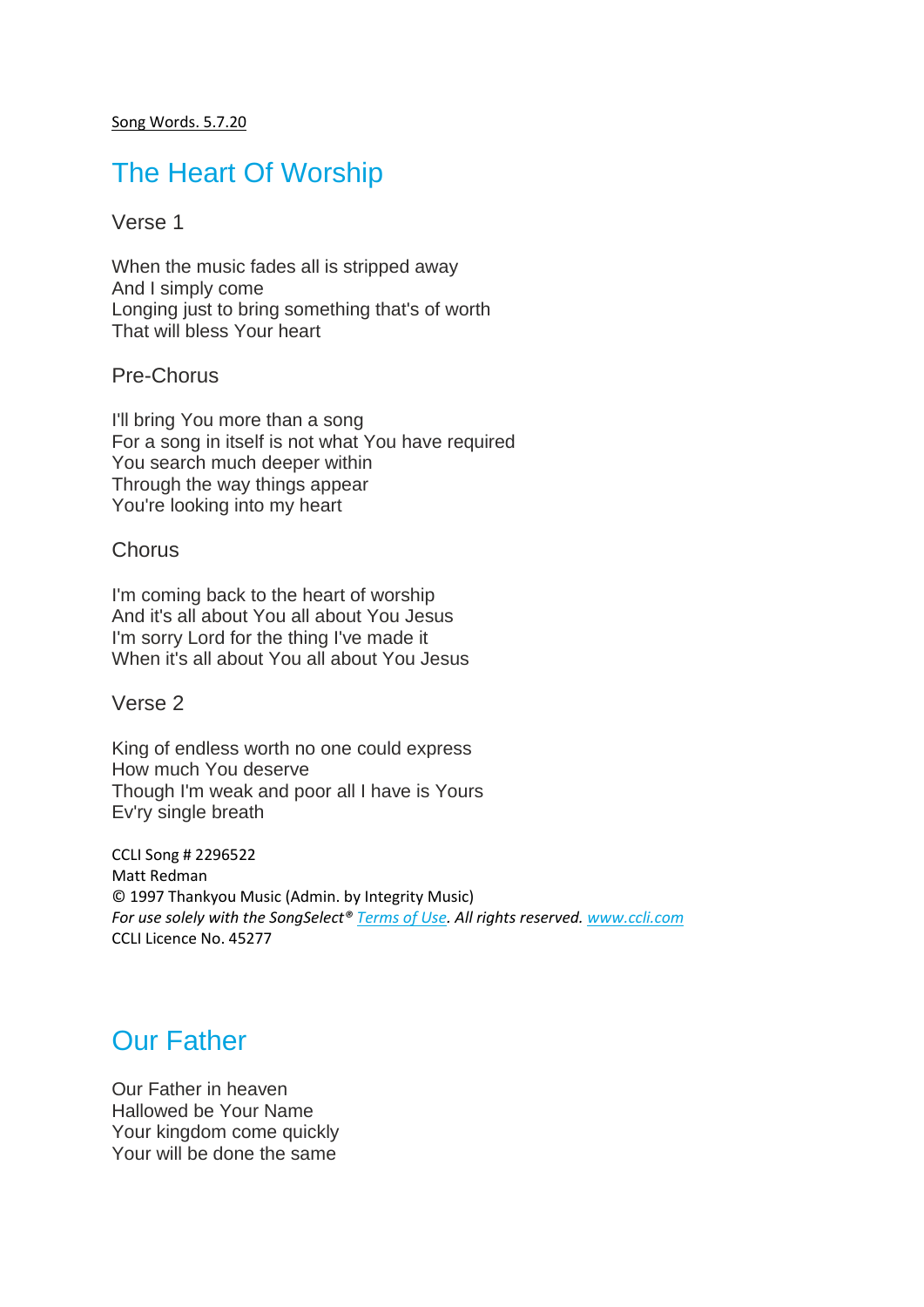On earth as it is in heaven Let heaven come to Earth as it is in heaven (Let heaven come)

Our Father in heaven Hallowed be Your Name Your kingdom come quickly Your will be done the same

On earth as it is in heaven Let heaven come to Earth as it is in heaven (Let heaven come)

Let heaven come let heaven come

Yours is the kingdom Yours is the power Yours is the glory forever amen

Yours is the kingdom Yours is the power Yours is the glory forever amen

Forever amen Let heaven come let heaven come

CCLI Song # 6258346 Marcus Meier © 2009 Forerunner Worship (Admin. by Song Solutions www.songsolutions.org) *For use solely with the SongSelect® [Terms of Use.](https://songselect.ccli.com/about/termsofuse) All rights reserved. [www.ccli.com](http://www.ccli.com/)* CCLI Licence No. 45277

### Because He Lives

God sent His Son they called Him Jesus He came to love heal and forgive He bled and died to buy my pardon An empty grave is there to prove My Saviour lives

Because He lives I can face tomorrow Because He lives all fear is gone Because I know He holds the future And life is worth the living Just because He lives